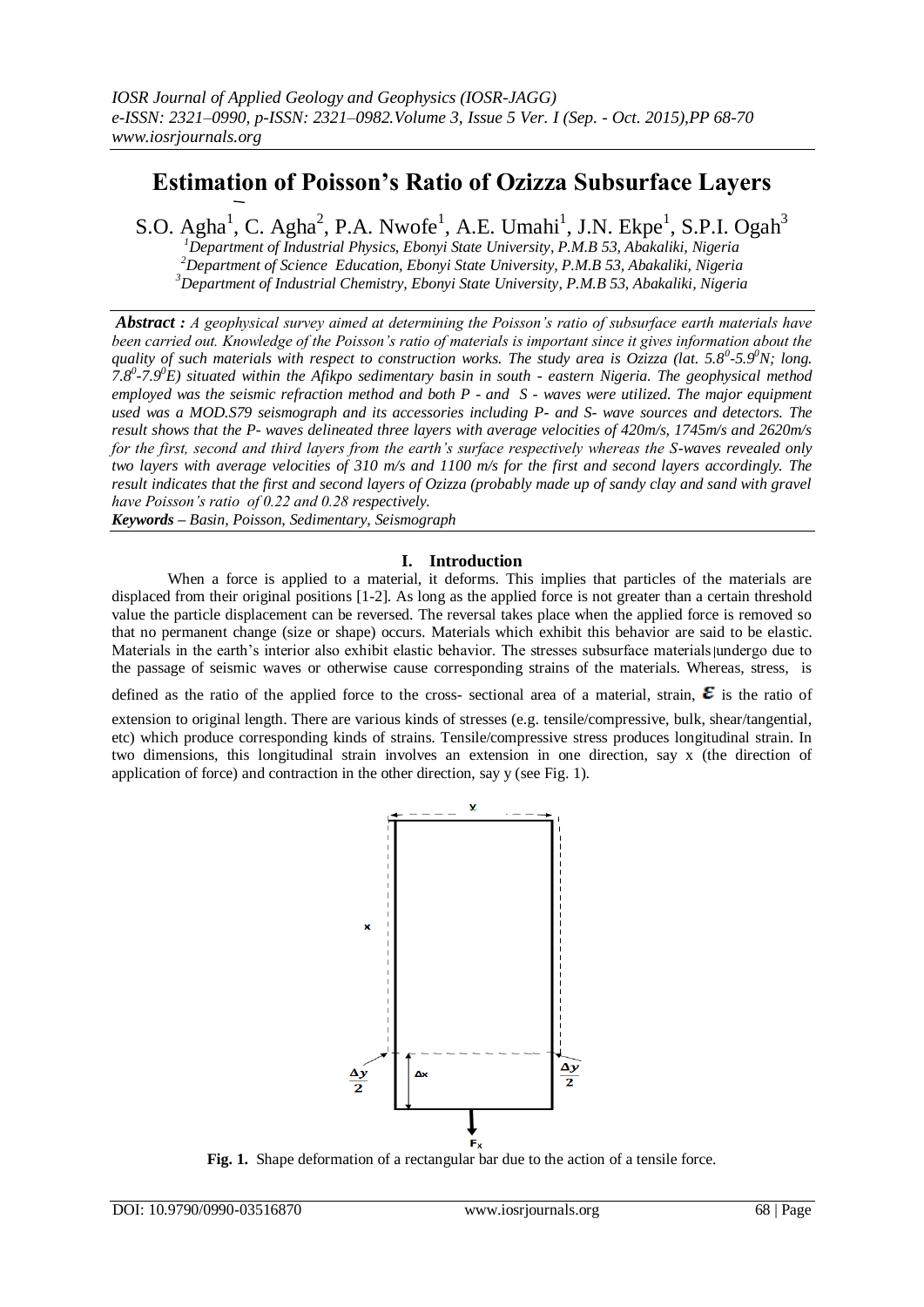We define the Poisson's ratio, V of a material acted upon by a force  $F<sub>x</sub>$  as the ratio of longitudinal extension to lateral contraction. From Fig. 1, V is given by:

$$
V = \frac{\Delta y}{\Delta x} = \frac{sYY}{sXX}
$$
 (1)

However, it should be noted that the description of longitudinal strain can also be expanded to three dimensions. Poisson's ratio, Ѵ is one of the elastic constants of materials. It is related to other elastic constants such as Bulk modulus, K, shear modulus, u and Young's modulus, E by the following:

$$
K = \frac{E}{3(1-2V)}\tag{2}
$$

$$
\mu = \frac{E}{2(1+V)}\tag{3}
$$

If there is no volume change where a unidirectional stress is applied, Ѵ becomes 0.5; the maximum value it can have. For highly consolidated, unweathered rocks, V ranges from 0.2 to 0.3, while for most nonindurated elastic sedimentary rocks, it ranges from 0.05 to 0.02, depending on degree of porosity and weathering [2-5]. Estimate of the Poisson's ratio values of an area is very useful as it furnishes the engineer with knowledge of the quality of the subsurface materials with respect to building construction and other related works requiring foundation making. The Poisson's ratio's of subsurface materials at Ozizza (latitude 5.8<sup>0</sup>-5.9<sup>0</sup>N; longitude 7.8<sup>0</sup>- $7.9^{\circ}$ E) were estimated using seismic compressional waves generated from a mechanical source. Ozizza has an area of about 25km<sup>2</sup> and is located at the western part of Afikpo basin - a sedimentary basin in southeastern Nigeria. Some geophysical works have been carried out within the basin. Research has been done by Okeke et al [6] on gravity survey along Afikpo –Amasiri axis. Their result gave an overall estimated average thickness of the pre-santonian sediments as 5.9km. In the literature, Selemo [7], carried out a research work on the aeromagnetic study of the basement relief of Afikpo basin. His objective was to study critically the basement relief with a view of understanding properly the intra-basement and supra-basement anomalies that may be responsible for the geological structures in the area. In this study, the Poisson ratio of Ozizza subsurface layers is reported for the first time.

#### **II. Materials And Method**

The equipment used in the work comprises an MOD S79 seismograph and its accessories including compressional (P) wave and shear(S) wave geophones as sensors; a hammer and a metal plate as wave source. The method employed was the seismic refraction method. Single line profiling was adopted and the traverse length for each profile line was 60 m. Compressional waves and shear waves were generated and utilized. Both P-and S- waves were propagated along the same profile line in the study area. The seismic data obtained were the travel times,  $T(ms)$  of the refracted signals (P and S) and the shot-detector distance,  $X(m)$ . The arrival times were plotted against offsets and seismic velocities of underlying layers were determined from the T-X curves.

### **III. Results And Discussion**

Sample T-X curves obtained at the study area are shown in Figs. 2 and 3. In each of the locations in the study area, the P-waves clearly defined a 3-layer case (Fig. 2). The mean seismic velocities of the layers were 420 m/s, 745 m/s and 1720 m/s which probably indicate sandy clay, sand with gravel and a saturated layer respectively. The average thicknesses of the first and second layers were 2.7m and 2.5m respectively.

On the other hand, the S-wave showed a 2-layer case (Fig. 3) with velocities of 510m/s and 1400m/s for the first and second layers respectively. The Poisson's ratios for the first two layers from the surface were estimated as 0.22 and 0.28 respectively.